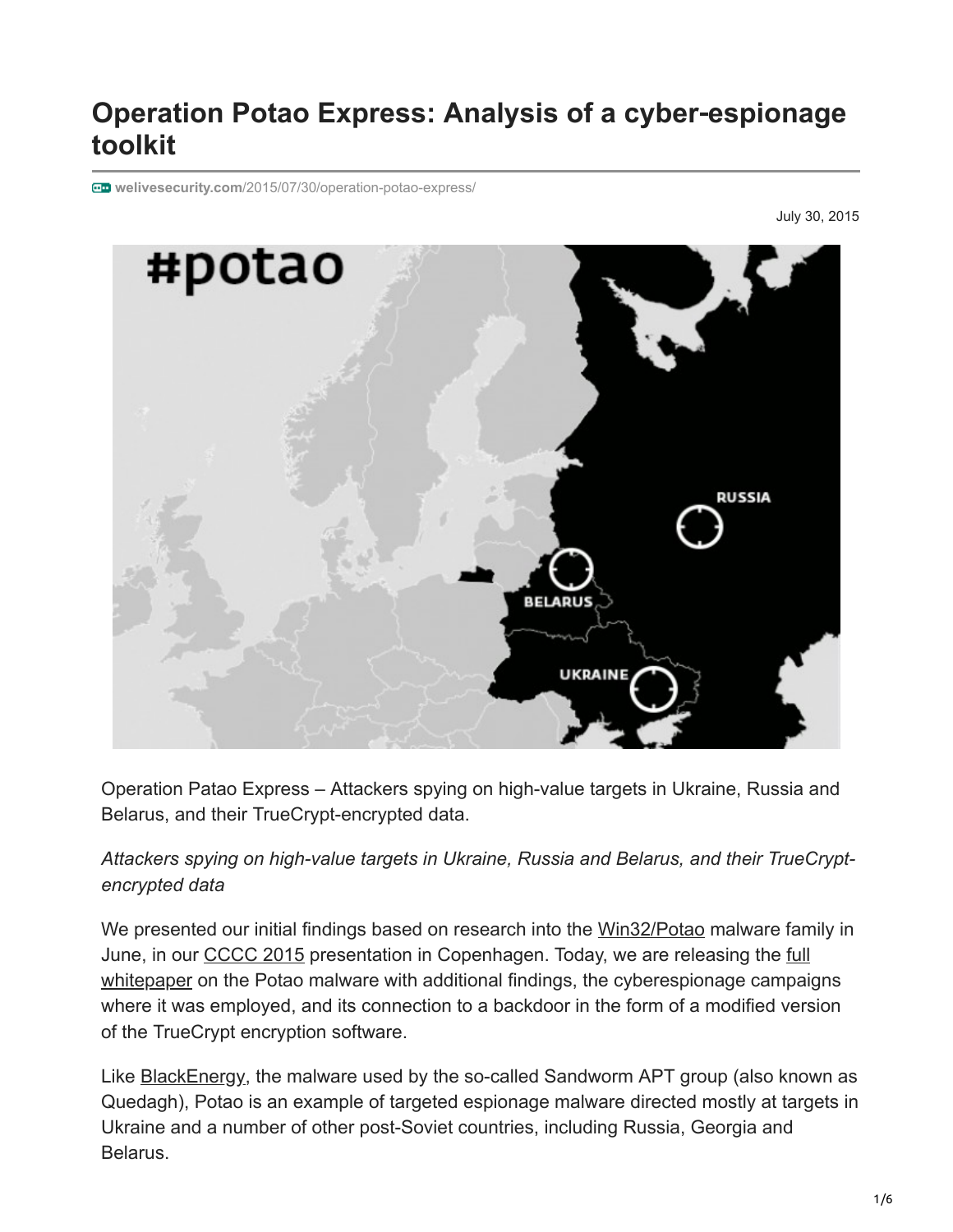

#### **Attack Timeline**

The attacks conducted using the Win32/Potao malware family span the past 5 years, the first detections dating back to 2011. The attackers are, however, still very active, with the most recent infiltration attempts detected by ESET in July 2015.

The timeline below lists a selection of Potao attack campaigns and other related events.

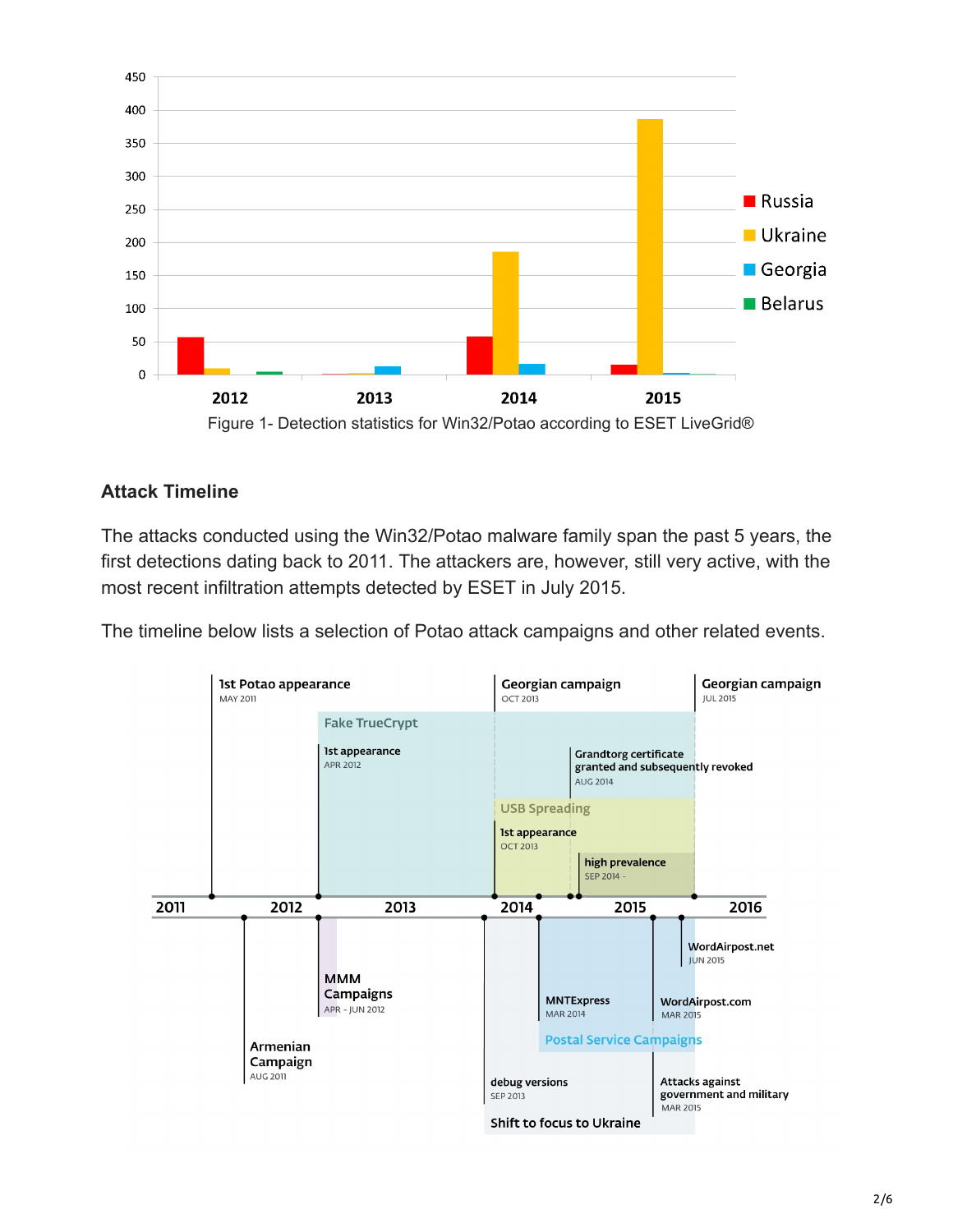Among the victims identified, the most notable high-value targets include Ukrainian government and military entities and one of the major Ukrainian news agencies. The malware was also used to spy on members of [MMM,](https://en.wikipedia.org/wiki/MMM_%28Ponzi_scheme_company%29) a Ponzi scheme popular in Russia and Ukraine.

#### **Malware Techniques**

When the criminals shifted their focus from attacking targets in Russia to others in Ukraine, they began sending personalized SMS messages to their potential victims to lure them to landing pages hosting the malware, disguised as postal tracking sites.

We haven't noticed Win32/Potao employing any exploits and the malware isn't particularly technically advanced. (Shouldn't call it an *APT* then, right?) Yet it does contain a few other interesting techniques that 'get the job done', like the mechanism for spreading via USB drives and disguising executables as Word and Excel documents, as in the following examples:



Figure 3 – Potao droppers with MS Word icons and file names used in attacks against high-value Ukrainian targets to capture the interest of recipients

## **Trojanized TrueCrypt**

An (A)PT malware family that has gone relatively unnoticed for five years and that has also been used to spy on Ukrainian governmental and military targets is certainly interesting in and of itself. However, perhaps the most attention-grabbing discovery related to this case was when we observed a connection to the popular open-source encryption software, TrueCrypt.

We found out that the website *truecryptrussia.ru* has been serving modified versions of the encryption software that included a backdoor to selected targets. Clean versions of the application are served to normal visitors to the website, i.e. people who aren't of interest to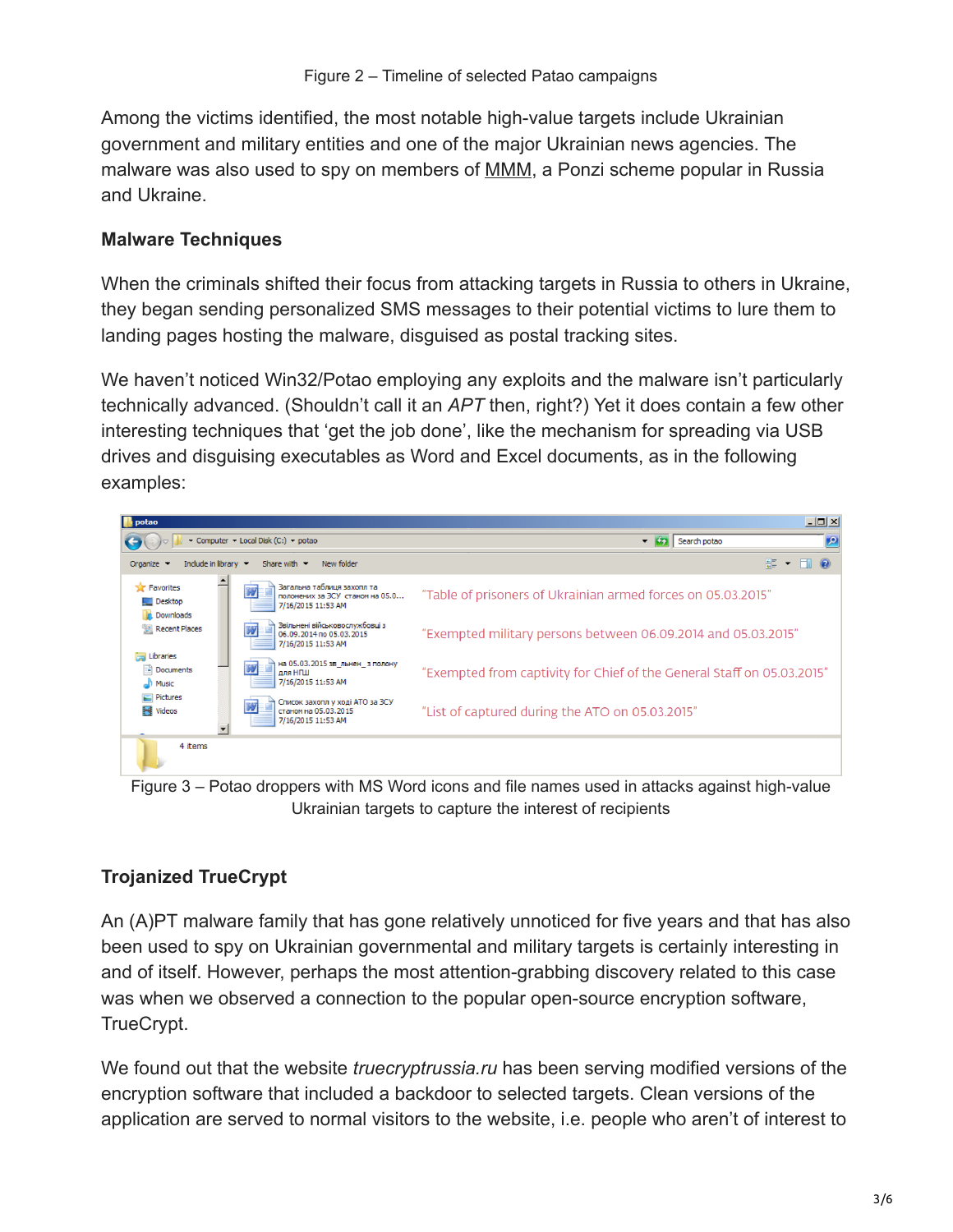the attackers. ESET detects the trojanized TrueCrypt as [Win32/FakeTC.](http://virusradar.com/en/Win32_FakeTC/detail) TrueCrypt Russia's domain was also used as a C&C server for the malware.



The connection to Win32/Potao, which is a different malware family from Win32/FakeTC, is that FakeTC has been used to deliver Potao to victims' systems in a number of cases.

FakeTC is not, however, merely an infection vector for Potao (and possibly other malware) but a fully functional and dangerous backdoor designed to exfiltrate files from the espionage victims' encrypted drives.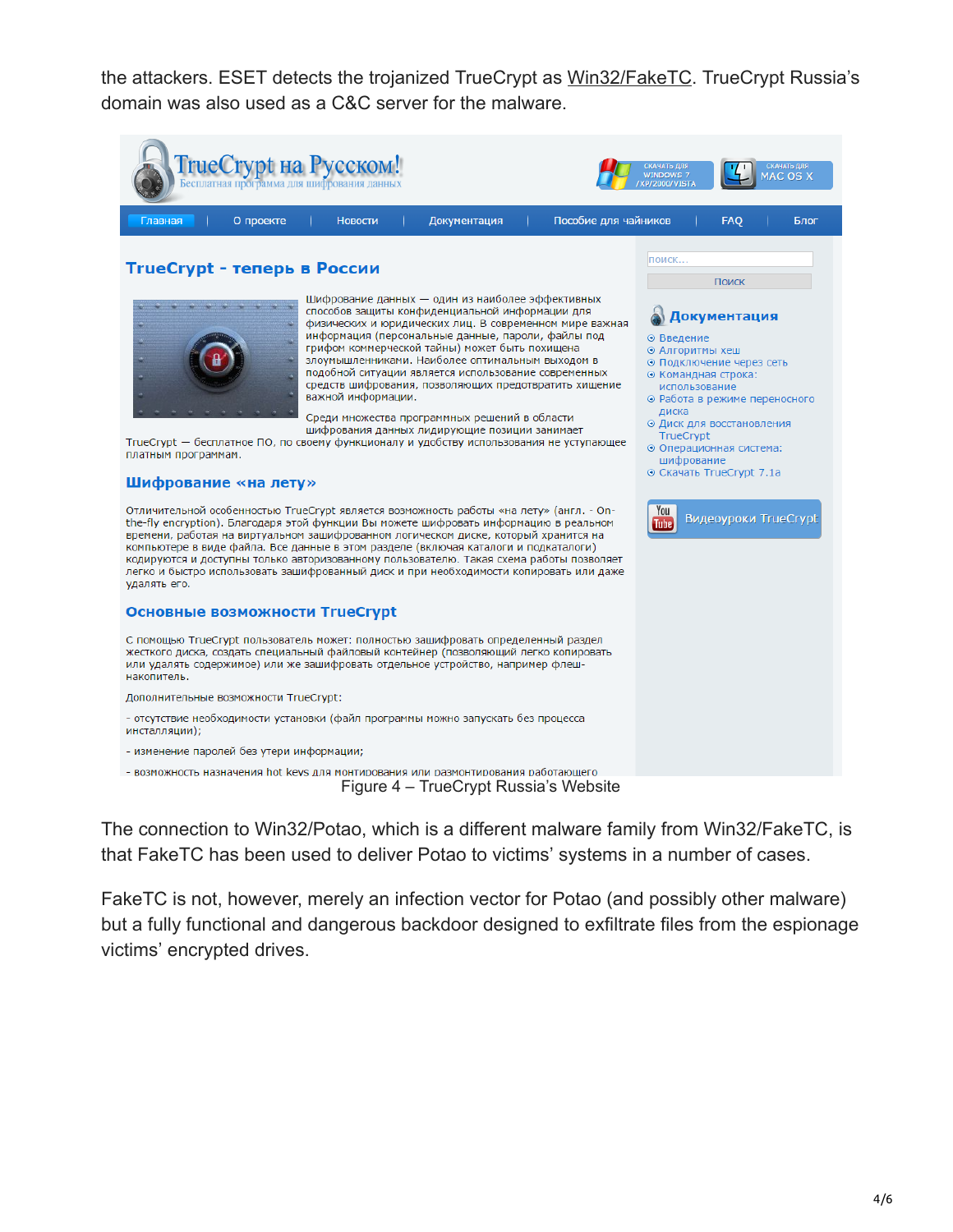| E                      | <b>TrueCrypt</b>     |                        |        |                  |               |                    |                  | $ \Box x$            |
|------------------------|----------------------|------------------------|--------|------------------|---------------|--------------------|------------------|----------------------|
| Тома                   | Система              | Избранное              | Сервис | Настройки        | Справка       |                    |                  | Веб-страница         |
| Диск                   | Tom                  |                        |        |                  |               | Размер             | Алгоритм шифрова | Тип                  |
| <b>BOLE:</b>           |                      |                        |        |                  |               |                    |                  |                      |
| SWF:<br>‱G:            |                      |                        |        |                  |               |                    |                  |                      |
| ©≱Н:                   |                      |                        |        |                  |               |                    |                  |                      |
| $\mathbb{Z}$           |                      |                        |        |                  |               |                    |                  |                      |
| <b>Said</b> 1:<br>€⊯K: |                      |                        |        |                  |               |                    |                  |                      |
| <b>Said</b>            |                      |                        |        |                  |               |                    |                  |                      |
| <b>Said Inc.</b>       |                      |                        |        |                  |               |                    |                  |                      |
| <b>Said II</b><br>©#০: |                      |                        |        |                  |               |                    |                  |                      |
| ‱⊯P:                   |                      |                        |        |                  |               |                    |                  |                      |
| ©≉হ:<br>্⊯R:           |                      |                        |        |                  |               |                    |                  | $\blacktriangledown$ |
|                        |                      |                        |        |                  |               |                    |                  |                      |
|                        |                      |                        |        |                  |               |                    |                  |                      |
|                        | Создать том          |                        |        |                  | Свойства тома |                    |                  | Очистить кэш         |
|                        | Volume               |                        |        |                  |               |                    |                  |                      |
|                        |                      |                        |        |                  |               |                    |                  |                      |
|                        | <br>upp <sup>1</sup> |                        |        |                  |               |                    | ▾╎               | Файл                 |
|                        | H                    | √ Не сохранять историю |        |                  |               | Операции с томами  |                  | Устройство           |
|                        |                      |                        |        |                  |               |                    |                  |                      |
|                        |                      |                        |        |                  |               |                    |                  |                      |
|                        | Смонтировать         |                        |        | Автомонтирование |               | Размонтировать все |                  | Выход                |
|                        |                      |                        |        |                  |               |                    |                  |                      |

Figure 5 – Interface of the trojanized Russian TrueCrypt

In addition to the selective targeting (deciding to whom to serve the trojanized version instead of the clean one), the backdoor code also contained triggers that would only activate the malicious data-stealing functionality for active, long-term TrueCrypt users. These were surely contributing factors to the malware's going unnoticed for such a long time.

Further details on both Win32/Potao and Win32/FakeTC, including a technical analysis of the malware, description of plugins, infection vectors, C&C communication protocol and other spreading campaigns not mentioned in this blog post are included in our comprehensive whitepaper.

Indicators of Compromise (IOC) that can be used to identify an infection can be found in the whitepaper or on github: <https://github.com/eset/malware-ioc/tree/master/potao>

30 Jul 2015 - 10:49AM

*Sign up to receive an email update whenever a new article is published in our [Ukraine Crisis – Digital Security Resource Center](https://www.welivesecurity.com/category/ukraine-crisis-digital-security-resource-center/)*